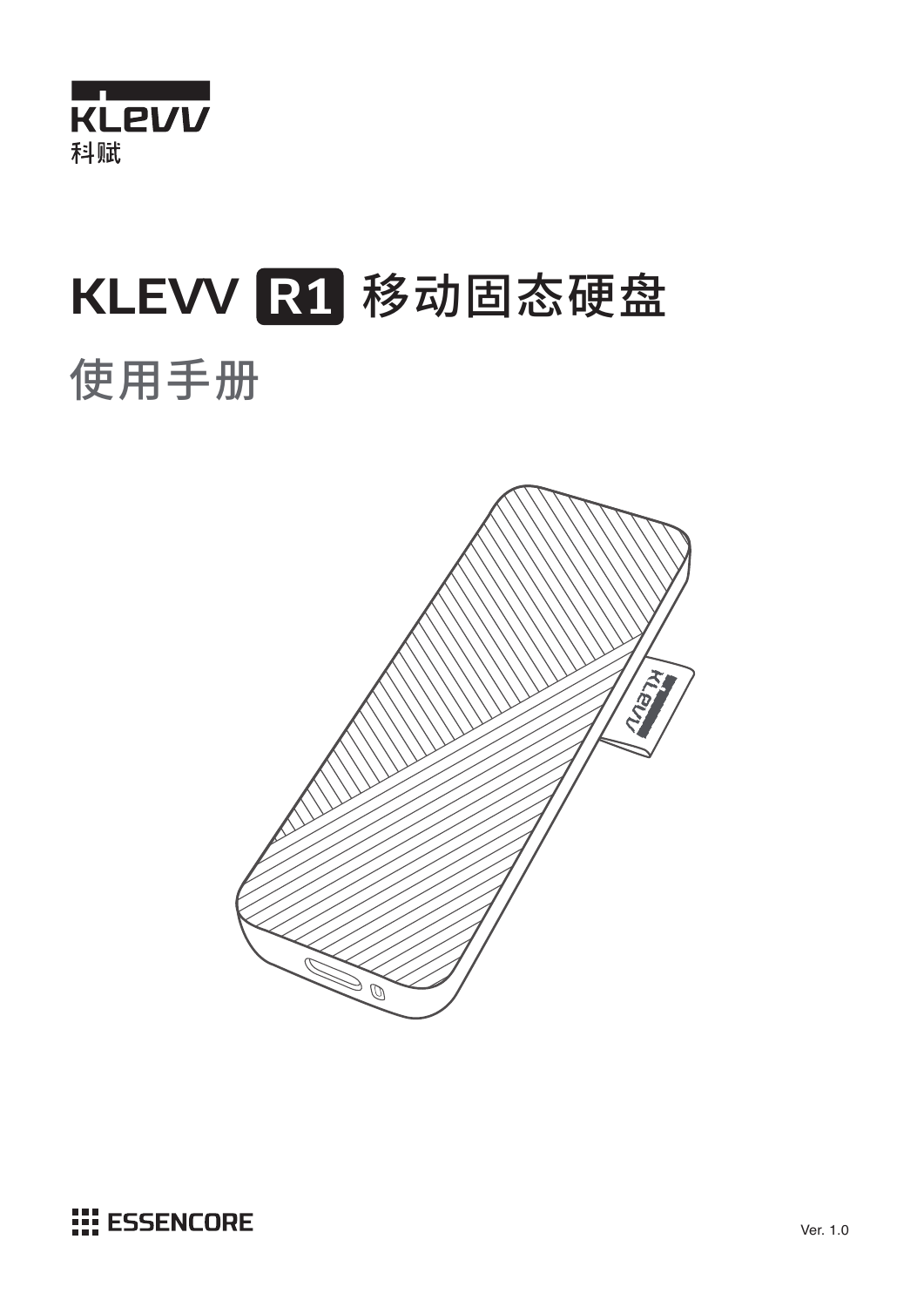# **目录**

| ▪ 简介             |   |
|------------------|---|
| ▪ 用户资讯           |   |
| 包装清单             |   |
| 支持系统             |   |
| ▪ 使用入门<br>数据恢复软件 | 3 |
| ▪ 售后服务 & 保固政策    | З |
| 售后服务             | 3 |
| 保固声明             | 3 |
|                  |   |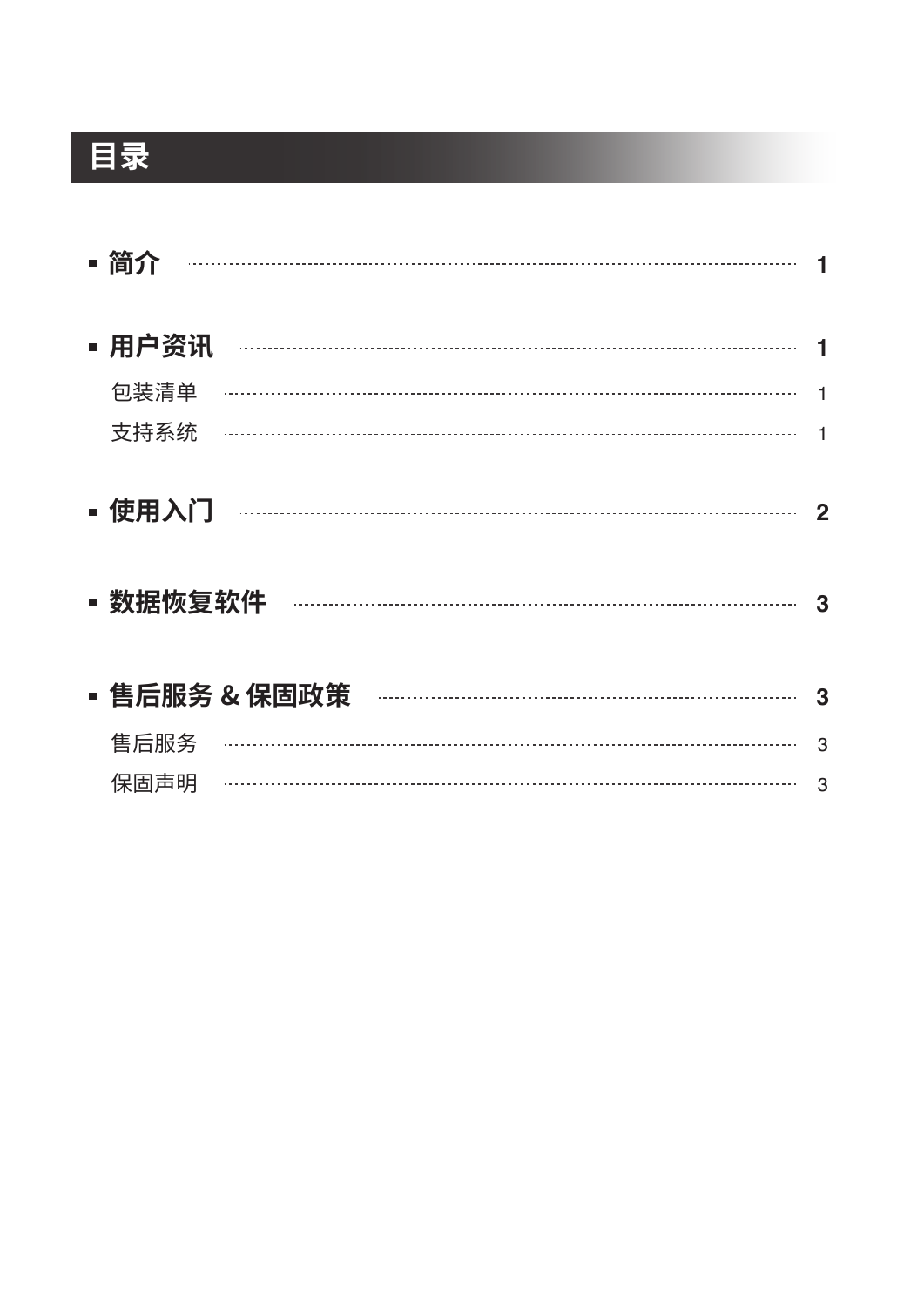# **简介**

**感谢您选择 KLEVV科赋 R1 移动固态硬盘。 本手册包含使用此装置所需了解的相关资讯,请仔细阅读以下内容。**

# **用户资讯**

### **在开始使用 KLEVV科赋 R1 移动固态硬盘之前 (以下简称"R1"), 请确认包装内含下列物品及作业系统的兼容性。**



### **包装清单**

- 1. R1 移动固态硬盘
- 2. USB 3.2 Type-C 转 C/转 A 二合一数据线
- 3. 产品说明书

### **支持作业系统**

- Windows 8/ 8.1/ 10
- Mac OS X 10.6 或更新版本 (使用前需先格式化)
- Android 5.0 或更新版本
- Linux Kernel 2.6 或更新版本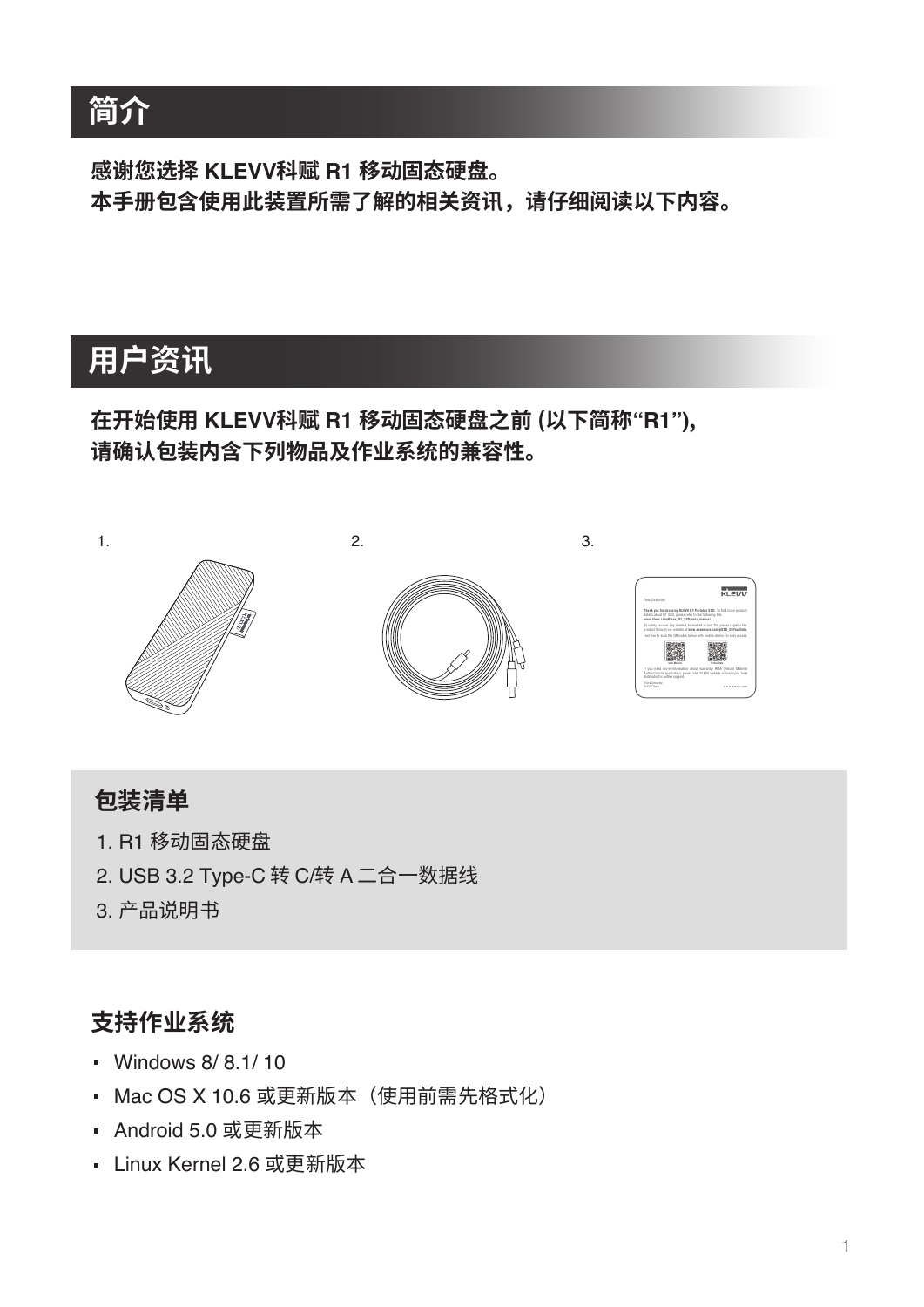# **使用入门**

#### **请依照以下简单步骤进行操作。**

- 1. R1 装置无需连接外部电源,仅需使用随包装所附的数据线连接到主机设备。
- 2. 确认欲连接主机设备 USB 接口类型,并选择正确的 USB 传输线接头 (Type-C 或 A) 进行连接。



- 3. 确保 USB 线接头已紧密连接至主机设备的 USB 接口。
- 4. 检查电源/ 硬盘指示灯是否闪烁。



5. 当指示灯常亮后,即可开始使用 R1。